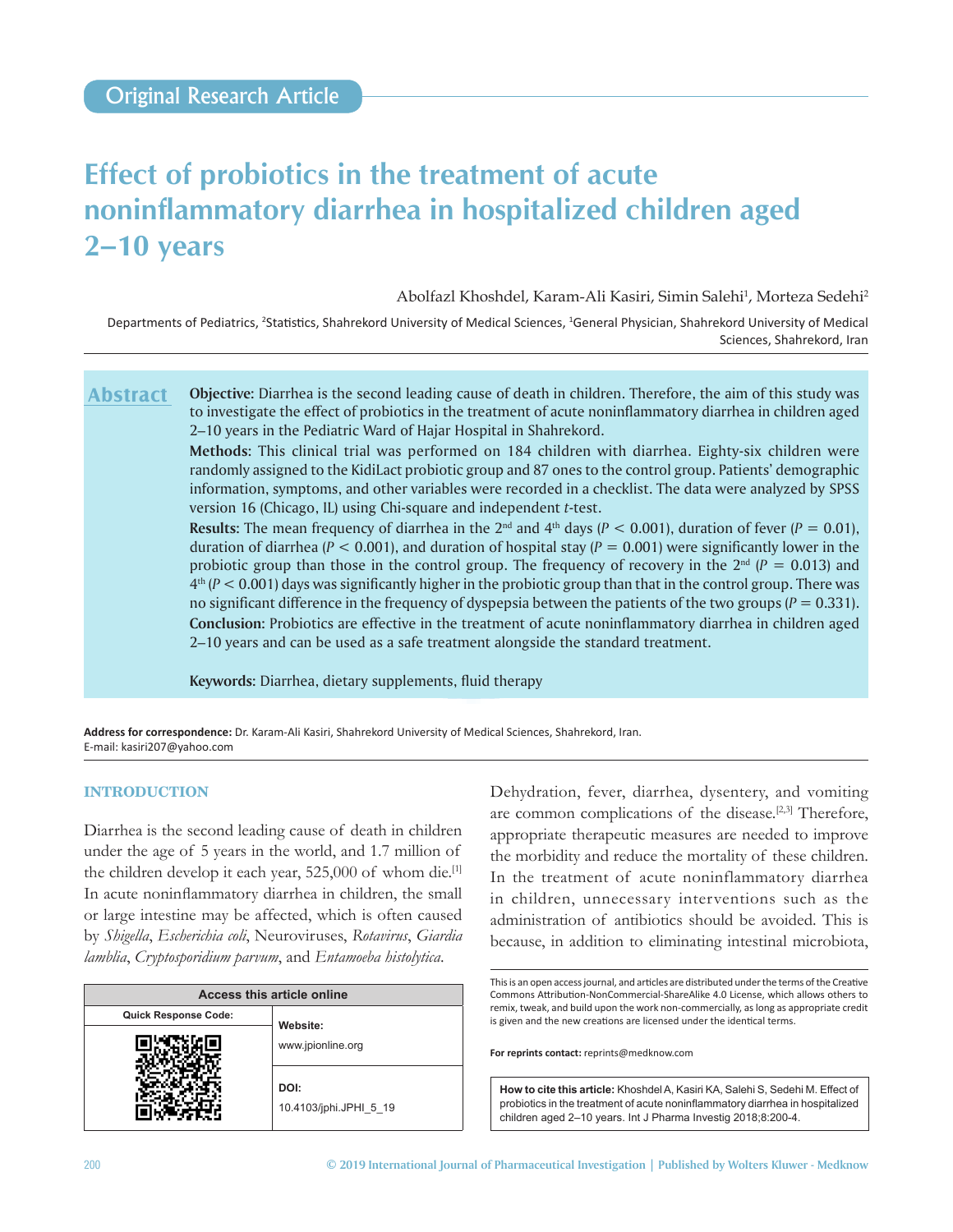they increase drug resistance.<sup>[3,4]</sup> Being cost-effective, treatments should also have the least possible cost to the patient.[5] Different treatments for this condition have been suggested, most important of which are fluid therapy, antipyretics, and if necessary, antiparasitic and antimicrobial drugs and probiotics. Probiotics are one of the treatments of choice for some infections.[6] Probiotics are a product that contains viable and specific microorganisms in sufficient quantities to modify the microbial flora through localization or colonization in the host body, and thus produce beneficial health effects for the host.[7] However, there are still a lot of ambiguous aspects about probiotic treatments for gastrointestinal problems and their dosage, safety, and efficacy which are being debated.<sup>[8]</sup> Considering that childhood is a developmental stage and infectious diseases should not delay it, gastrointestinal microbiota should be at its normal level, and also due to antibiotic inactivity on viral pathogens that are among important causes of acute diarrhea in children, examination and identification of other treatments for controlling diarrhea and its complications seem to be necessary.<sup>[9]</sup> Therefore,

the present study was conducted to investigate the effect of probiotics in the treatment of children's diarrhea.

## **METHODS**

This study was performed as a double-blind clinical trial on 174 children with noninflammatory acute diarrhea who referred to Hajar Hospital in Shahrekord, Southwestern Iran, between 2016 and 2017. The sample size was determined based on similar studies in this field and a sample size calculation formula.<sup>[10,11]</sup> Finally, the patients were divided into two groups of 87 controls and 86 probiotics [Figure 1].

## **Consort study**

The children were selected from among eligible ones in the study population by convenience sampling. Inclusion criteria included being a child, suffering from noninflammatory acute diarrhea, and providing consent to participate in the study. Fever above 38.5°C, severe dehydration, diarrhea, severe malnutrition, recent use of



**Figure 1:** Frequency of samples in the probiotic and control groups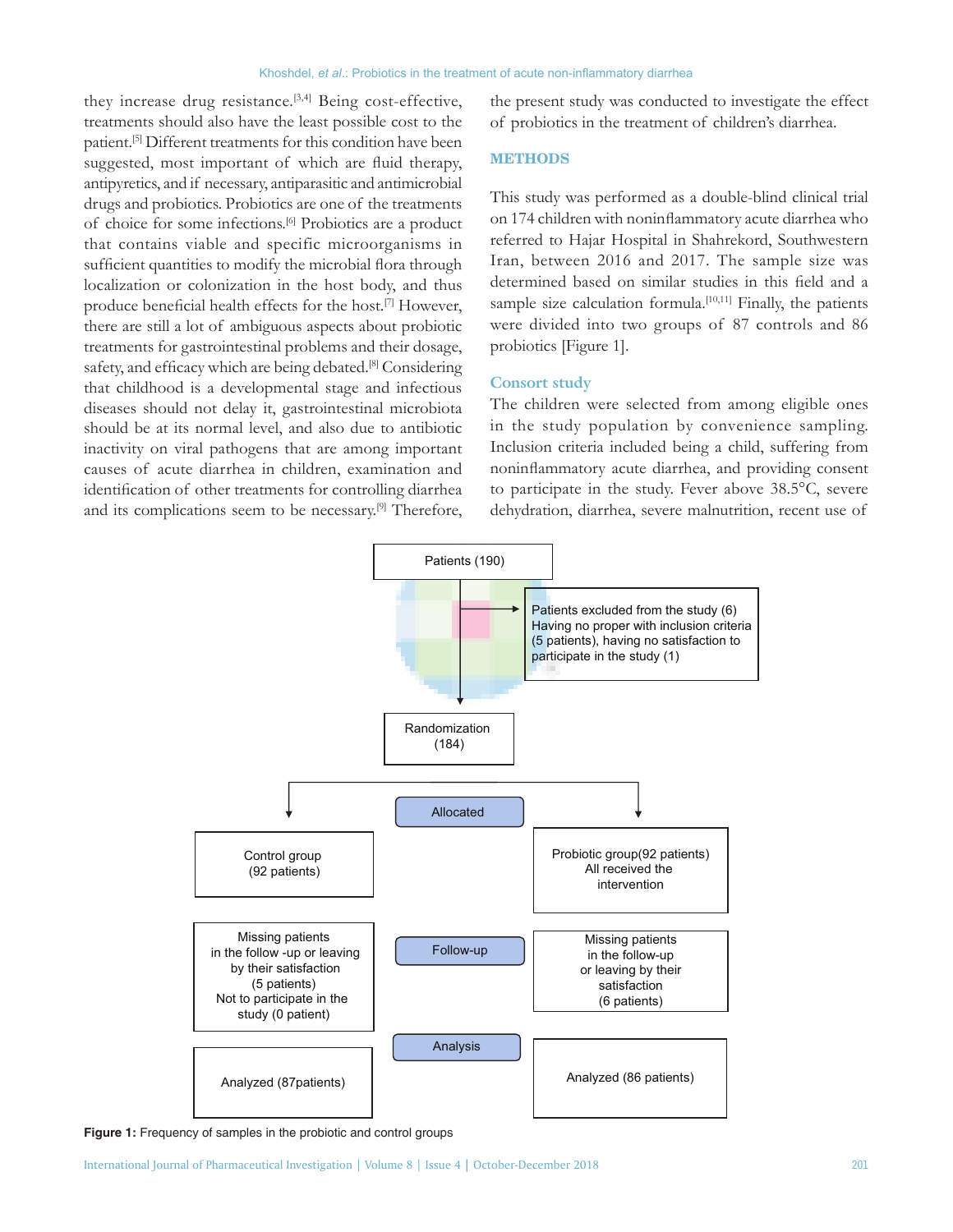antibiotics or anticoagulants, complications (not observed in our study), and immunodeficiency were considered exclusion criteria.

In this study, all the principles of the Helsinki Declarations were observed and the code of ethics by number of IR SKUMS. REC.1397.27 was obtained from Shahrekord University of Medical Sciences. Furthermore, the parents of all children provided informed consent for their children's participation in the study. The intervention group received probiotic treatment daily in a sachet of KidiLact, for up to 5 days if symptoms persisted and placebo was given to the control group.

For both groups, treatment protocol (fluid therapy) was also performed.[12] Follow-up of the treatment procedure was performed daily by asking the mother about the persistence of diarrhea, the number of daily stools, the improvement of the child's appetite, and the fever by the researcher, and all information were recorded in the checklist for each child separately. In this study, the physician and the patient were blind to grouping, and the study was double-blind. KidiLact is a probiotic compound for children over the age of 2 years that contains high levels of seven beneficial bacterial strains, including the children‑specific strain *Bifidobacterium infantis*, along with the fructooligosaccharide (contributing to the growth and activity of probiotics), and its formula has been specially developed for children so that they can use it easily. Other key ingredients are: B vitamins, maltodextrin, lactose, avocil, magnesium stearate, and talc. Probiotics in this product include *Lactobacillus casei*, *Lactobacillus acidophilus*, *Lactobacillus rhamnosus*, *Lactobacillus bulgaricus*, *B. infantis*, *Bifidobacterium brevis*, and *Streptococcus thermophilus*. All patients' information including demographic characteristics and paraclinical symptoms was recorded in the checklist. Data analysis was performed using Chi‑square test and independent *t*-test to analyze qualitative data and compare the quantitative data of the two groups, respectively. Due to the absence of establishing primary assumptions such as normal distribution, the Mann–Whitney parametric test was used. All tests were performed at a significance level of 5%.

## **RESULTS**

Regarding gender, 93 (53.8%) were male and 80 (46.2%) were female, with no significant difference between the two groups ( $P = 0.707$ ). The mean age of the participants was  $5.78 \pm 1.96$  years. The mean and standard deviation of age were not significantly different between the two groups ( $P = 0.559$ ).

In addition, the mean frequency of diarrhea on the 2<sup>nd</sup> and  $4<sup>th</sup>$  day (*P* < 0.001), the mean duration of fever (*P* = 0.01),

the mean duration of diarrhea  $(P < 0.001)$ , and the duration of admission ( $P = 0.001$ ) were significantly less in the probiotic group than those in the control group [Table 1].

There was no significant difference in anorexia among the patients in both the groups ( $P = 0.331$ ). On the other hand, the frequency of recovery on the 2nd day was significantly higher in the probiotic group than that in the control group (19.8% vs. 6.9%) ( $P = 0.013$ ), and the frequency of recovery on the  $4<sup>th</sup>$  day was significantly higher in the probiotic group than that in the control group (95.3% vs. 58.6%) (*P* < 0.001) [Table 2].

## **DISCUSSION**

The aim of this study was to investigate the effect of probiotics in the treatment of acute noninflammatory diarrhea in hospitalized children aged 2–10 years. In the present study, the mean frequency and duration of diarrhea were significantly less in the probiotic group than those in the control group. In this regard, a study on investigating the effect of probiotic yeast (*Saccharomyces boulardii*) on acute diarrhea in children showed that the administration of this yeast after the 2nd day caused a significant reduction in the frequency and duration of diarrhea. Therefore, this treatment can be deemed effective for acute diarrhea in children.[13]

In a study by Billoo *et al*., probiotics caused a significant reduction in the duration and frequency of fecal

**Table 1: Mean and standard deviation of diarrhea frequency, duration of diarrhea, duration of fever, and duration of hospital stay in the two studied groups**

| <b>Variable</b>                 | <b>Group</b> | <b>Mean</b> <sup>t</sup> SD | P       |
|---------------------------------|--------------|-----------------------------|---------|
| Frequency of diarrhea on day 2  | Probiotic    | $23.2 + 48.7$               | < 0.001 |
|                                 | Control      | $45.2 \pm 09.9$             |         |
| Frequency of diarrhea on day 4  | Probiotic    | $46.1 \pm 8.2$              | < 0.001 |
|                                 | Control      | $48.2 + 71.4$               |         |
| Duration of fever (day)         | Probiotic    | $93.0 + 3.2$                | 0.01    |
|                                 | Control      | $87.0 + 64.2$               |         |
| Duration of diarrhea (day)      | Probiotic    | $11.1 \pm 32.3$             | < 0.001 |
|                                 | Control      | $7.1 + 43.4$                |         |
| Duration of hospital stay (day) | Probiotic    | 54.0±33.2                   | < 0.001 |
|                                 | Control      | $62.0 \pm 64.2$             |         |

SD: Standard deviation

**Table 2: Frequency of anorexia and rate of recovery in patients of two studied groups**

| <b>Variable</b>      | <b>Probiotic</b> | <b>Control</b> | <b>Total</b> |         |
|----------------------|------------------|----------------|--------------|---------|
| Dyspepsia, n (%)     |                  |                |              |         |
| Day 2                | 21 (4.24)        | 27(0.31)       | 48 (7.27)    | 0.331   |
| Day 4                | 1(2.1)           | 7(0.8)         | 8(6.4)       | 0.064   |
| Recovery rate, n (%) |                  |                |              |         |
| Day 2                | 17(8.19)         | 6(9.6)         | 23(3.13)     | 0.013   |
| Day 4                | 82 (3.95)        | 51 (6.58)      | 133 (9.76)   | < 0.001 |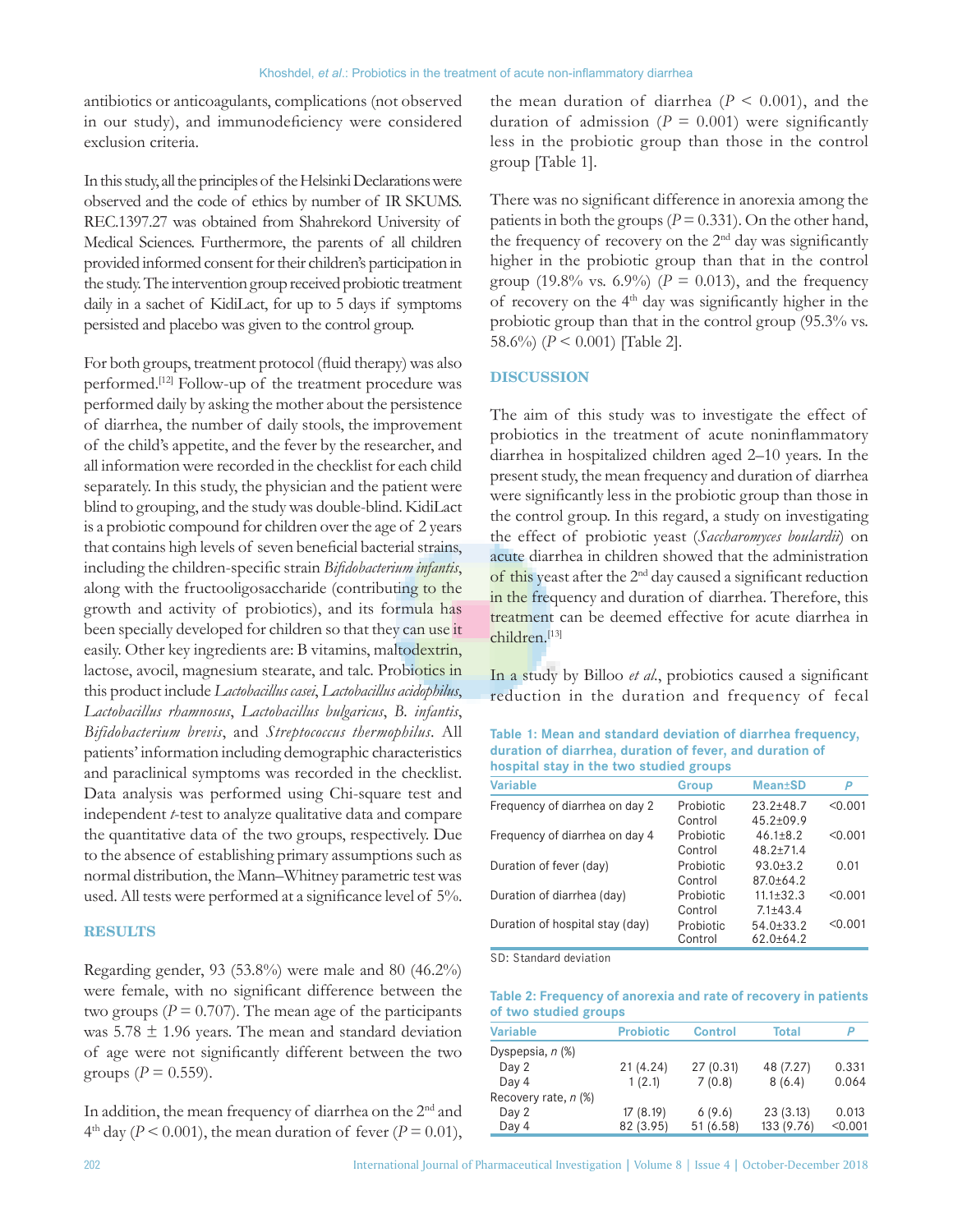#### Khoshdel, *et al*.: Probiotics in the treatment of acute non-inflammatory diarrhea

excretion without causing any side effects in children aged 2–12 years.[14] In another study by Canani *et al*. to investigate the effect of probiotics in 571 children with diarrhea in Italy, the mean duration of disease in probiotic-receiving children was 78.5 h which was shorter than that in the control group (115 h).[15] In another study, the results showed that yogurt alongside *L. rhamnosus* GG and *Bifidobacterium lactis* could reduce the duration of antibiotic-induced diarrhea.<sup>[16]</sup> In a study by Zhao *et al*., 240 children with *Helicobacter pylori* infection were studied each in two groups of 120.

The recovery rate of *H*. *pylori* infection in one of the groups was 75.8% (91 out of 120 patients) and in the other group 85% (102 out of 120 patients), without any significant difference. However, diarrhea during the treatment was significantly less in the probiotic group. Besides, all of the studies are consistent with the results of our study.[17] In the present study, the mean durations of fever and hospital stay were significantly less in the probiotic group than those in the control group. While in the study of Grenov *et al*., the use of probiotics to treat acute diarrhea in children did not affect the length of hospital stay, a significant difference was observed in the duration of diarrhea in outpatient treatment between the two groups.<sup>[18]</sup>

In the study of Grandy which was carried out on children hospitalized for acute diarrhea, the total duration of diarrhea in children given *Saccharomyces* decreased significantly, and this probiotic could reduce the durations of the disease and the fever by 41.4% and 73%, respectively.[19] In our study, the mean duration of fever in the probiotic group was significantly lower than that in the control group (2.3 vs. 2.64 days). The results of a clinical trial also indicated that synbiotics as a probiotic reduced the duration of fever due to bacillary dysentery in children but did not affect the duration of admission.[20] In another study, similar results were obtained, as the use of probiotic in 1–23‑month‑old children could reduce the fever caused by *Rotavirus*, but there was no difference in the duration of hospital stay between the intervention and control groups.[19] It can be argued that the type of microorganism causing the disease, and the quality of care performed can affect the course of the treatment and thus the results. There was no significant difference in the incidence of dyspepsia between the patients of the two groups.

In two studies, Ashraf *et al*. and Shafaghi *et al*. who investigated the effects of probiotics on *Shigella* and *H. pylori* observed that these compounds could reduce anorexia and other symptoms.[21,22] On the other hand, the frequency of recovery was significantly higher in the probiotic group than that in the control group. In other studies in this field, the use of probiotics has been reported to increase the rate of recovery in children with diarrhea.<sup>[19,23-25]</sup> Probiotic treatments can prevent the growth of yeasts and pathogens by inducing changes in the environment and tissue pH as well as producing antimicrobials, and they can also be effective in the treatment and prevention of the recurrence of their symptoms.[26] Probiotics can also reduce the activity of pathogenic agents by stimulating the local immune system and increasing immunoglobulin A and mucus trophic activity.[14,27,28] On the other hand, the use of probiotics in patients also has its own particular conditions. For example, their use in immunology compromised patients who may be at increased risk for probiotic sepsis.[8] Bacteremia was also observed in children and adults who had taken probiotics for therapeutic use or by bacteria such as *Lactobacillus* in several other studies.<sup>[29]</sup> In addition, milder complications such as bloating, abdominal pain, rash, increased mucus, chest pain, and constipation were also reported by an interventional study.<sup>[30]</sup> Therefore, necessary precautions should be taken to prevent sepsis and death of children.

# **CONCLUSION**

Probiotics are effective in the treatment of acute noninflammatory diarrhea in children aged 2–10 years, and they are used as a safe and inexpensive treatment alongside the standard treatment. In future studies, it is necessary to investigate the type of microbes that cause acute diarrhea in order to obtain a clearer picture to generalize and apply the results of the study.

## **Acknowledgments**

This article was derived from a research project approved by the Research and Technology Deputy of the Shahrekord University of Medical Sciences by number of 2704 in 2017.

## **Financial support and sponsorship** Nil.

## **Conflicts of interest**

There are no conflicts of interest.

## **REFERENCES**

- 1. World Health Organization. Diarrhoeal Disease. Genoa: World Health Organization; 2017 Available from: http://www.who.int/news-room/ fact-sheets/detail/diarrhoeal-disease. [Last accessed on 2017 May 02].
- 2. Pawlowski SW, Warren CA, Guerrant R. Diagnosis and treatment of acute or persistent diarrhea. Gastroenterology 2009;136:1874-86.
- 3. Korpela K, Salonen A, Virta LJ, Kekkonen RA, de Vos WM. Association of early-life antibiotic use and protective effects of breastfeeding: Role of the intestinal microbiota. JAMA Pediatr 2016;170:750-7.
- 4. Qu M, Lv B, Zhang X, Yan H, Huang Y, Qian H, *et al.* Prevalence and